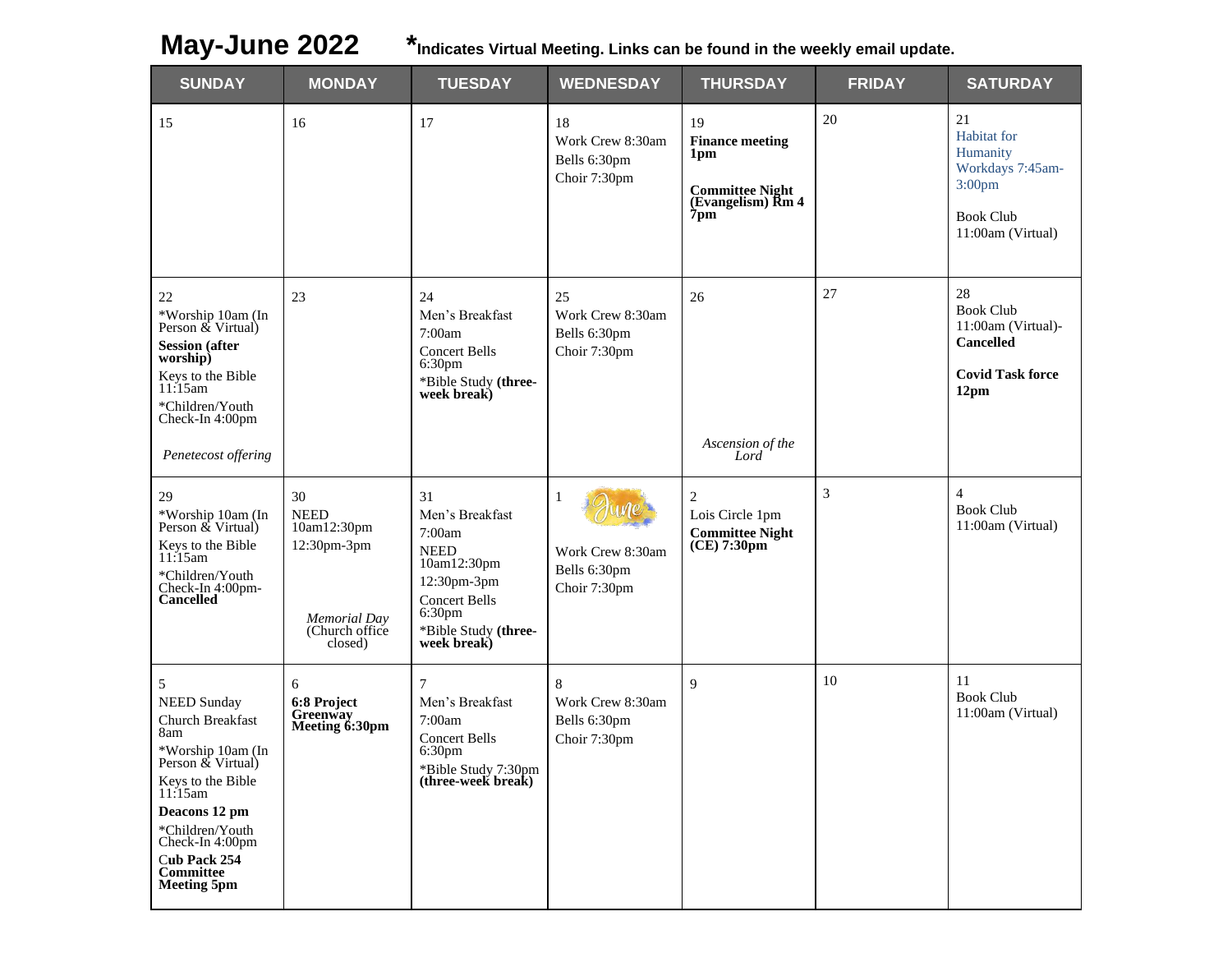### *WELCOME GUESTS!*

Our church is a congregation of the Presbyterian Church (USA). Our mission is:

Replenished by God's love, we strive to be a Christ-like presence that serves the people of our community and the world.

#### **You are invited to participate in our worship and work!**

If you are looking for a church home, you are welcome here. We invite you to:

- · Fill out the Attendance Sheet located on each row.
- · Introduce yourself to our pastor;
- · Visit our web site at https://emmanuelpc.org
- · Check us out at Facebook *@EmmanuelPresbyterian* and Instagram/Twitter *@EPCBedford*

Email: office@emmanuelpc.org

#### *Regular Opportunities for mission, ministry, and nurture at Emmanuel*

**Sunday opportunities:** Church School is at 11:15am. Worship service at 10:00am.

**Monday opportunities:** Ruth Women's Fellowship group meets every third Monday at various local restaurants for dining and fellowship. Call church office for more information.

**Tuesday opportunities**: Men's Prayer Breakfast every Tuesday, at 7:00am. Happy Hands Women's Circle meets every fourth Tuesday at 9:30am (No meetings during summer months) and Esther Women's Circle every second Tuesday at 9:30am (No meetings during summer months).

**Wednesday opportunities:** Wednesday Work Crew 8:30-11:00am. Handbell Choir rehearsal is at 6:30pm. Adult Choir rehearsal begins at 7:30pm.

**Thursday opportunities:** Lois Circle meets the first Thursday of each month at 1pm at various local restaurants.

For more information about these regular opportunities at Emmanuel as well as special projects requiring volunteer assistance, please call the church office at 871-545-0251. Our prayer chain is also reachable by calling 817-545-0251. After office hours the church phones are answered by the voicemail system.

# **EMMANUEL PRESBYTERIAN CHURCH**

P.O. Box 663 - 2701 Harwood Road, Bedford, Texas 76095-0663 Phone: 817-545-0251

Website: www.emmanuelpc.org Email: [office@emmanuelpc.org](mailto:office@emmanuelpc.org)

Church office timings: Mondays & Tuesdays 8:00am-2:30pm; Wednesdays 8:00am-1:00pm. Thursday's availability on phone and email only. Fridays, Saturdays, Sundays closed

## **CHURCH STAFF**

| Reverend Dr. Kyle Walker        |               |  |  |  |  |
|---------------------------------|---------------|--|--|--|--|
| Jessica Pereira                 |               |  |  |  |  |
| Becky Baker                     |               |  |  |  |  |
| Susan LaPointe                  |               |  |  |  |  |
| Tak Yan Yeung                   |               |  |  |  |  |
|                                 |               |  |  |  |  |
| Class of 2023                   | Class of 2024 |  |  |  |  |
| John Field                      | Molly Park    |  |  |  |  |
| Scott Keyes                     | James Taylor  |  |  |  |  |
| Nancy Cable                     | Pat Wiegand   |  |  |  |  |
| John Stocking                   | Laura Mahon   |  |  |  |  |
| Sheryl Taylor, Clerk of Session |               |  |  |  |  |
| Rick Thompson (Treasurer)       |               |  |  |  |  |
| <b>BOARD OF DEACONS</b>         |               |  |  |  |  |
| Helen Sink                      | Leah Wyckoff  |  |  |  |  |
| Linda Greenwell                 | Claire Morris |  |  |  |  |
|                                 |               |  |  |  |  |